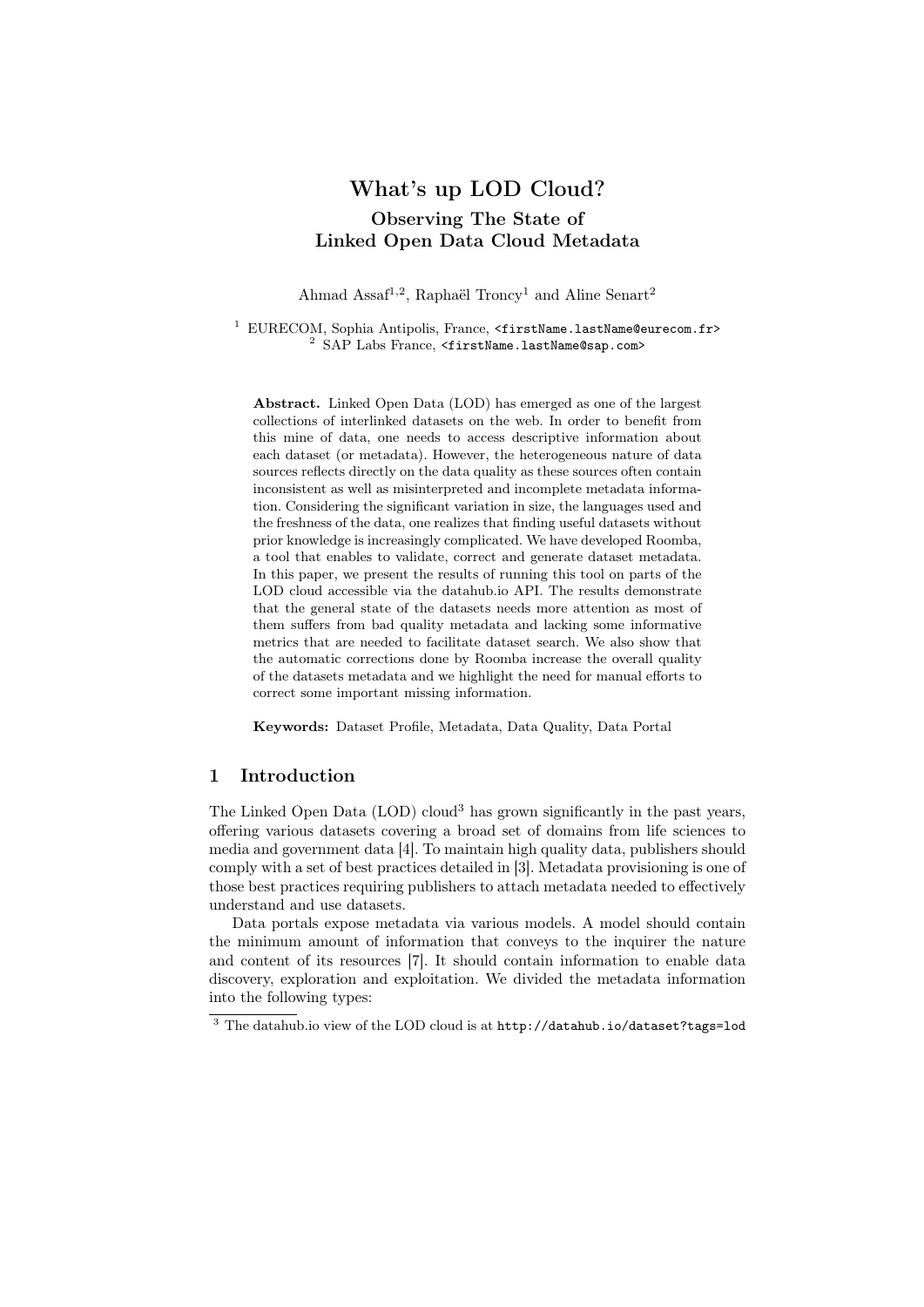- 2 Ahmad Assaf, Raphaël Troncy and Aline Senart
	- General information: General information about the dataset (e.g. title, description, ID). This general information is manually filled by the dataset owner. In addition to that, tags and group information is required for classification and enhancing dataset discoverability.
	- Access information: Information about accessing and using the dataset. This includes the dataset URL, some license information (i.e. license title and URL) and information about the datasets resources. Each resource has generally a set of attached metadata (e.g. resource name, URL, format, size).
	- Ownership information: Information about the ownership of the dataset (e.g. organization details, maintainer details, author). The existence of this information is important to identify the authority on which the generated report and the newly corrected profile will be sent to.
	- Provenance information: Temporal and historical information on the dataset and its resources (e.g. creation and update dates, version information, version number). Most of this information can be automatically filled and tracked.

Data portals are datasets' access points providing tools to facilitate data publishing, sharing, searching and visualization. CKAN<sup>4</sup> is the world's leading open-source data portal platform powering web sites like the Datahub which hosts the LOD cloud metadata.

We have created Roomba [1], a tool that automatically validates, corrects and generates dataset metadata for CKAN portals. The datasets are validated against the CKAN standard metadata model<sup>5</sup>. The model describes four main sections in addition to the core dataset's properties. These sections are:

- Resources: The actual accessible raw data. They can come in various formats (JSON, XML, RDF, etc.) and can be downloaded or accessed directly (REST API, SPARQL endpoint).
- Tags: Provide descriptive knowledge on the dataset content and structure.
- Groups: Used to cluster or a curate datasets based on shared themes or semantics.
- Organizations: Organizations describe datasets solely on their association to a specific administrative party.

The results demonstrate that the general state of the examined datasets needs much more attention as most of the datasets suffers from bad quality metadata and lacking some informative metrics needed that would facilitate dataset search. The noisiest metadata values were access information such as licensing information and resource descriptions in addition to large numbers of resource reachability problems. We also show that the automatic corrections of the tool increase the overall quality of the datasets metadata and highlight the need for manual efforts to correct some important missing information.

 $^4$  http://ckan.org

 $^5$ http://demo.ckan.org/api/3/action/package\_show?id=adur\_district\_ spending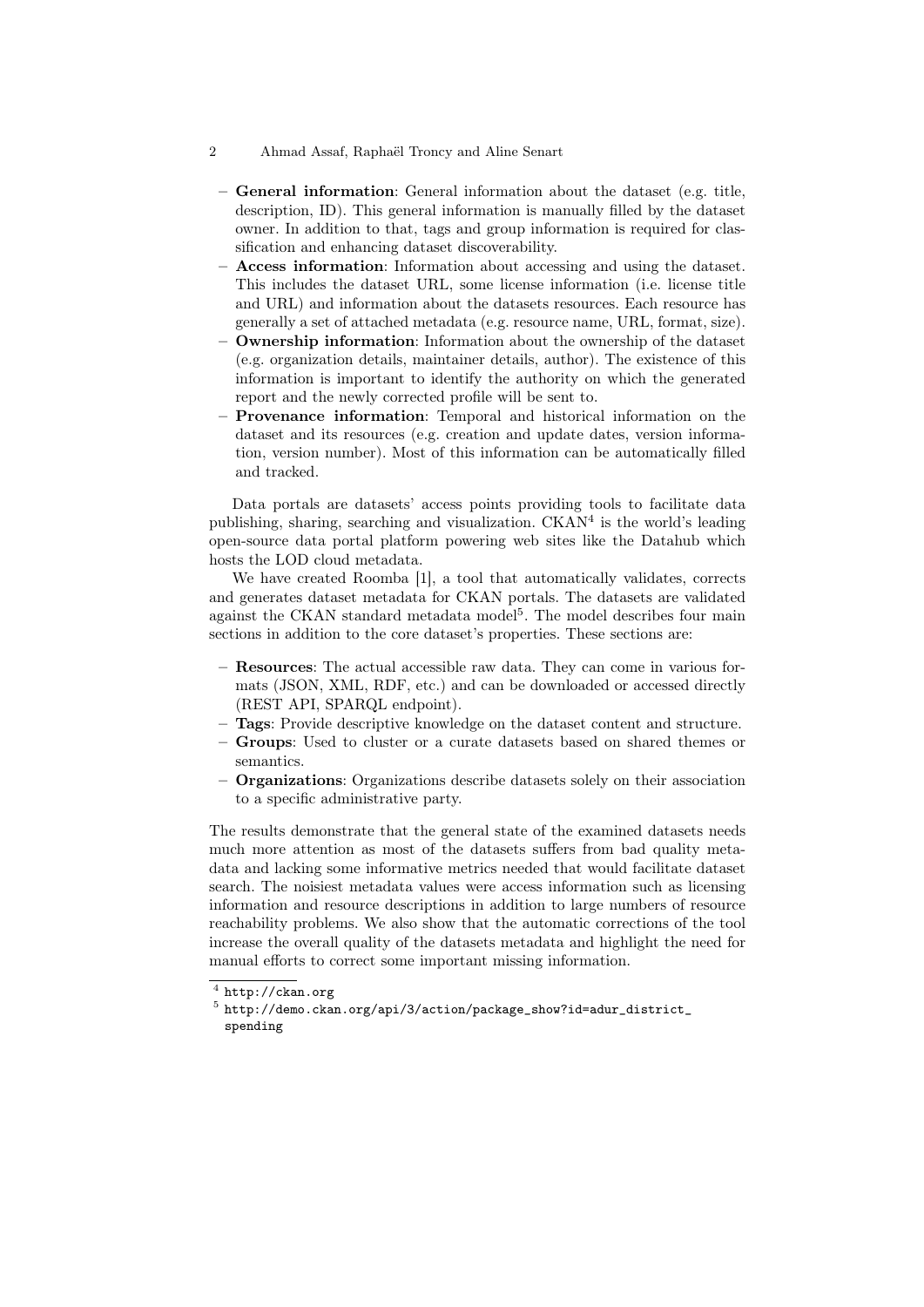### 2 Related Work

The Data Catalog Vocabulary (DCAT) [8] and the Vocabulary of Interlinked Datasets (VoID) [6] are models for representing RDF datasets metadata. There exist several tools aiming at exposing dataset metadata using these vocabularies such as [5]. Few approaches tackle the issue of examining datasets metadata. The Project Open Data Dashboard<sup>6</sup> validator analyzes machine readable files for automated metrics to check their alignment with the Open Data principles. Similarly on the LOD cloud, the Datahub LOD Validator<sup>7</sup> checks a dataset compliance for inclusion in the LOD cloud. However, it lacks the ability to give detailed insights about the completeness of the metadata and an overview on the state of the entire LOD cloud group.

The State of the LOD Cloud Report [2] measures the adoption of Linked Data best practices back in 2011. More recently, the authors in [10] used LDSpider [9] to crawl and analyze 1014 different datasets in the web of Linked Data in 2014. While these reports expose important information about datasets like provenance, licensing and accessibility, they do not cover the entire spectrum of metadata categories as presented in [11].

### 3 Experiments and Evaluation

In this section, we describe our experiments when running the Roomba tool on the LOD cloud. All the experiments are reproducible by our tool and their results are available on its Github repository at https://github.com/ahmadassaf/ opendata-checker.

#### 3.1 Experimental Setup

The current state of the LOD cloud report [10] indicates that there are more than 1014 datasets available. These datasets have been harvested by the LDSpider crawler [9] seeded with 560 thousands URIs. However, since Roomba requires the datasets metadata to be hosted in a data portal where either the dataset publisher or the portal administrator can attach relevant metadata to it, we rely on the information provided by the Datahub CKAN API. We consider two possible groups: the first one tagged with "lodcloud" returns 259 datasets, while the second one tagged with "lod" returns only 75 datasets. We manually inspect these two lists and find out that the API result for the tag "lodcloud" is the correct one. The 259 datasets contain a total of 1068 resources. We run the instance and resource extractor from Roomba in order to cache the metadata files for these datasets locally and we launch the validation process which takes around two and a half hours on a 2.6 Ghz Intel Core i7 processor with 16GB of DDR3 memory machine.

 $^6$  http://labs.data.gov/dashboard/

<sup>7</sup> http://validator.lod-cloud.net/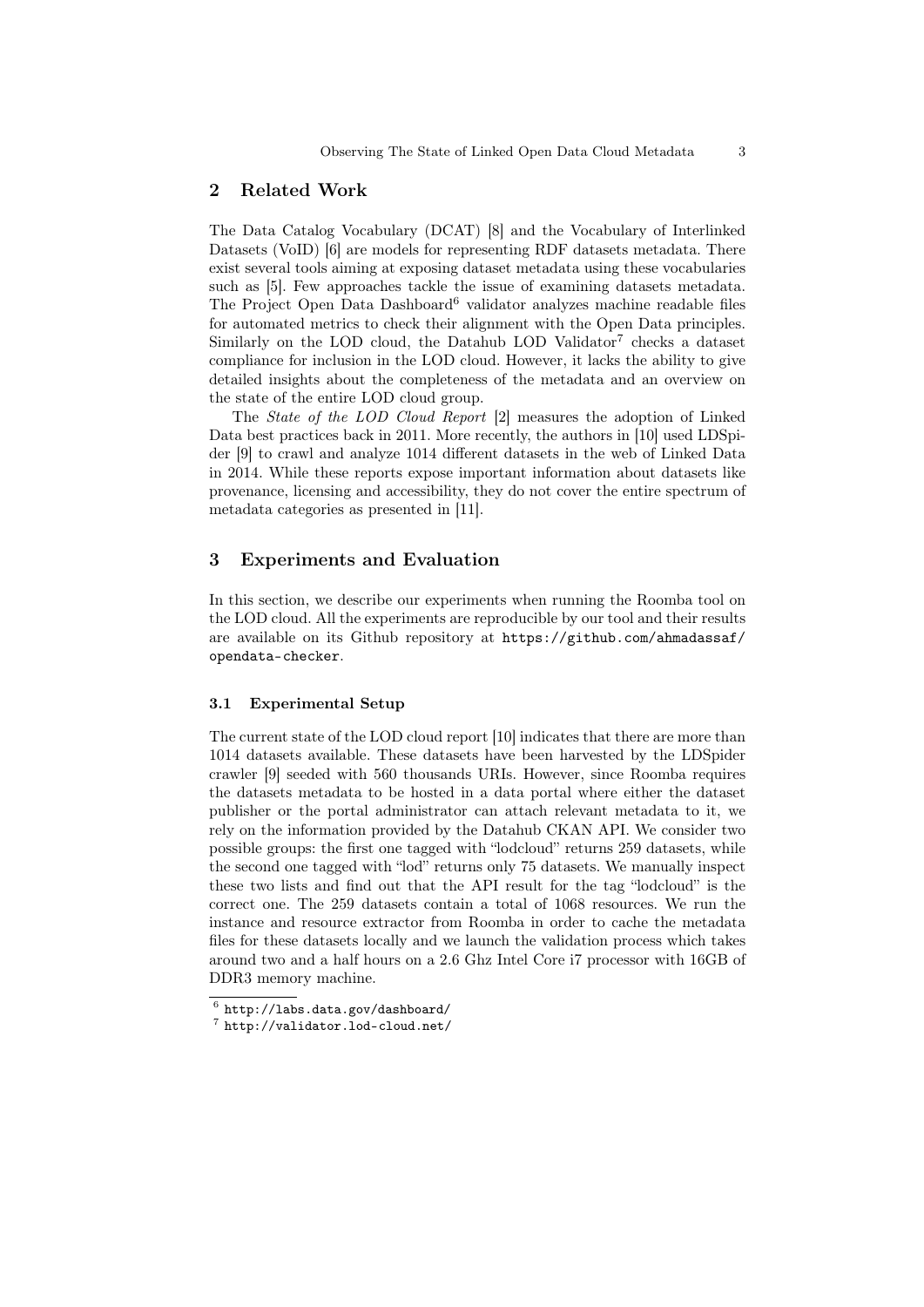#### 3.2 Results and Evaluation

CKAN dataset metadata includes three main sections in addition to the core dataset's properties. Those are the groups, tags and resources. Each section contains a set of metadata corresponding to one or more metadata type. For example, a dataset resource will have general information such as the resource name, access information such as the resource url and provenance information such as creation date. The framework generates a report aggregating all the problems in all these sections, fixing field values when possible. Errors can be the result of missing metadata fields, undefined field values or field value errors (e.g. unreachable URL or syntactically incorrect email addresses).

Figures 1 and 2 show the percentage of errors found in metadata fields by section and by information type respectively. We observe that the most erroneous information for the dataset core information is related to ownership since this information is missing or undefined for 41% of the datasets. Datasets resources have the poorest metadata.  $64\%$  of the general metadata, all the access information and 80% of the provenance information contain missing or undefined values. Table 1 shows the top metadata fields errors for each metadata information type.

| Metadata Field |                        | Error $%$ | Section  | Error Type Auto Fix |                           |
|----------------|------------------------|-----------|----------|---------------------|---------------------------|
| General        | group                  | 100%      | Dataset  | Missing             |                           |
|                | vocabulary id          | $100\%$   | Tag      | Undefined           |                           |
|                | url-type               | 96.82\%   | Resource | Missing             | ÷,                        |
|                | mimetype inner         | 95.88%    | Resource | Undefined           | $\overline{\mathrm{Yes}}$ |
|                | hash                   | 95.51\%   | Resource | Undefined           | Yes                       |
|                | size                   | $81.55\%$ | Resource | Undefined           | Yes                       |
| Access         | cache url              | 96.9%     | Resource | Undefined           | $\overline{\phantom{0}}$  |
|                | webstore url           | $91.29\%$ | Resource | Undefined           | $\overline{\phantom{a}}$  |
|                | license url            | $54.44\%$ | Dataset  | Missing             | Yes                       |
|                | url                    | 30.89%    | Resource | Unreachable         | $\overline{\phantom{a}}$  |
|                | license title          | 16.6%     | Dataset  | Undefined           | Yes                       |
| Provenance     | cache last updated     | 96.91\%   | Resource | Undefined           | Yes                       |
|                | webstore last updated  | 95.88%    | Resource | Undefined           | Yes                       |
|                | created                | 86.8%     | Resource | Missing             | Yes                       |
|                | last modified          | 79.87%    | Resource | Undefined           | Yes                       |
|                | version                | $60.23\%$ | Dataset  | Undefined           | ÷,                        |
| Ownership      | maintainer email       | 55.21\%   | Dataset  | Undefined           | $\overline{\phantom{0}}$  |
|                | maintainer             | 51.35%    | Dataset  | Undefined           |                           |
|                | author email           | 15.06%    | Dataset  | Undefined           | ۰                         |
|                | organization image url | 10.81\%   | Dataset  | Undefined           |                           |
|                | author                 | $2.32\%$  | Dataset  | Undefined           |                           |

Table 1: Top metadata fields error % by information type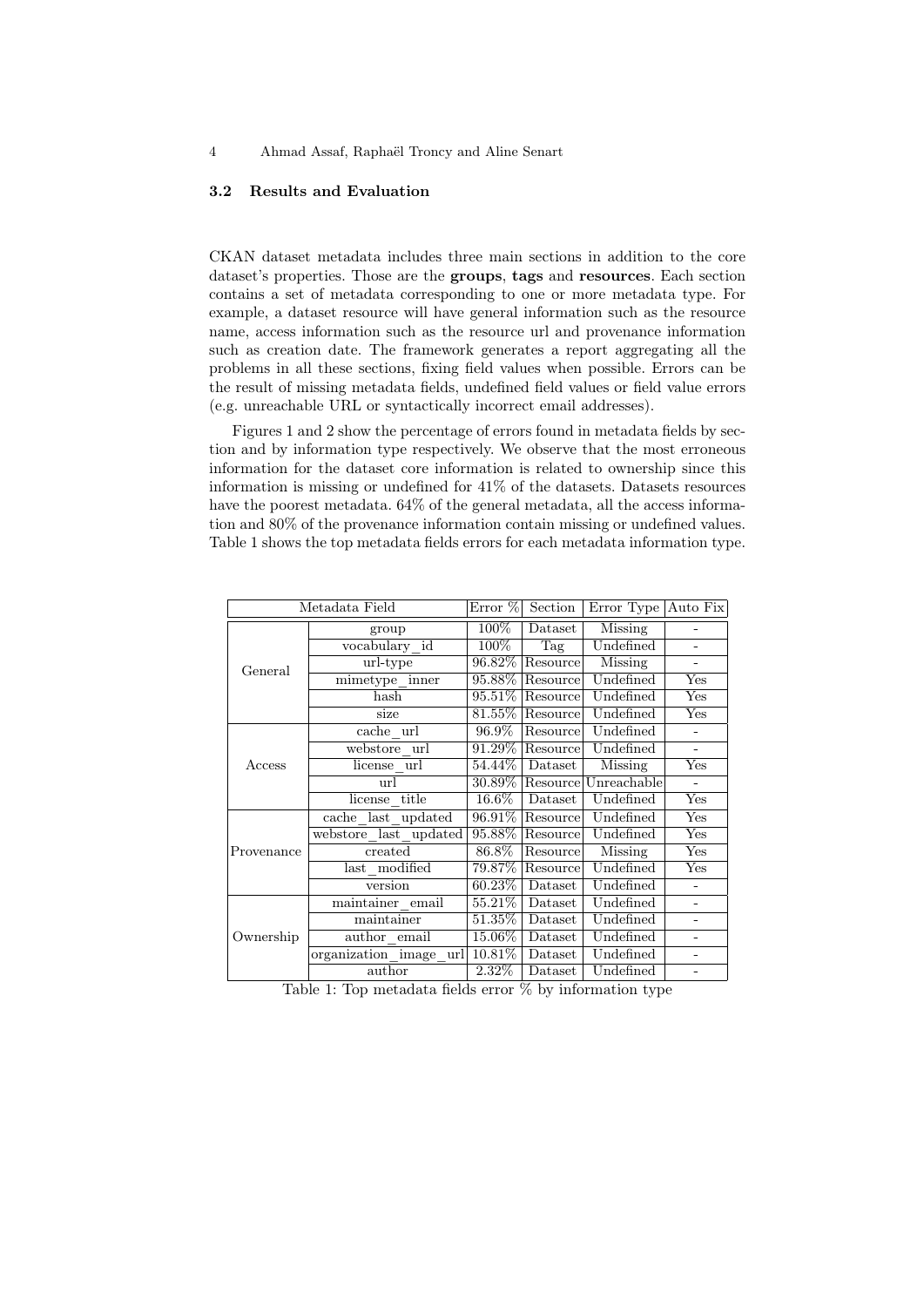We notice that 42.85% of the top metadata problems shown in table 1 can be fixed automatically. Among them, 44.44% of these problems can be fixed by our tool while the others can be fixed by tools that should be plugged into the data portal. We further present and discuss the results grouped by metadata information type in the following sub-sections.

#### 3.3 General information

34 datasets (13.13%) do not have valid notes values. tags information for the datasets are complete except for the vocabulary\_id as this is missing from all the datasets' metadata. All the datasets groups information are missing display\_name, description, title, image\_display\_url, id, name. After manual examination, we observe a clear overlap between group and organization information. Many datasets like event-media use the organization field to show group related information (being in the LOD Cloud) instead of the publishers details.

#### 3.4 Access information

25% of the datasets access information (being the dataset URL and any URL defined in its groups) have issues: generally missing or unreachable URLs. 3 datasets (1.15%) do not have a URL defined (tip, uniprotdatabases, uniprotcitations) while 45 datasets (17.3%) defined URLs are not accessible at the time of writing this paper. One dataset does not have resources information (bio2rdfchebi) while the other datasets have a total of 1068 defined resources.

On the datasets resources level, we notice wrong or inconsistent values in the size and mimetype fields. However, 44 datasets have valid size field values and 54 have valid mimetype field values but they were not reachable, thus providing incorrect information. 15 fields (68%) of all the other access metadata are missing or have undefined values. Looking closely, we notice that most of these problems can be easily fixed automatically by tools that can be plugged to the data portal. For example, the top six missing fields are the cache\_last\_updated, cache\_url, urltype, webstore\_last\_updated, mimetype\_inner and hash which can be computed and filled automatically. However, the most important missing information which require manual entry are the dataset's name and description which are missing from  $817$  (76.49%) and 98 (9.17%) resources respectively. A total of 334 resources (31.27%) URLs were not reachable, thus affecting highly the availability of these datasets. CKAN resources can be of various predefined types (file, file.upload, api, visualization, codeanddocumentation). Roomba also breaks down these unreachable resources according to their types: 211 (63.17%) resources do not have valid resource\_type,  $112$  (33.53%) are files, 8 (2.39%) a re metadata and one (0.029%) are example and documentation types.

To have more details about the resources URL types, we created a key : objectmeta−f ieldvalues group level report on the LOD cloud with resources> format:title. This will aggregate the resources format information for each dataset. We observe that only 161 (62.16%) of the datasets valid URLs have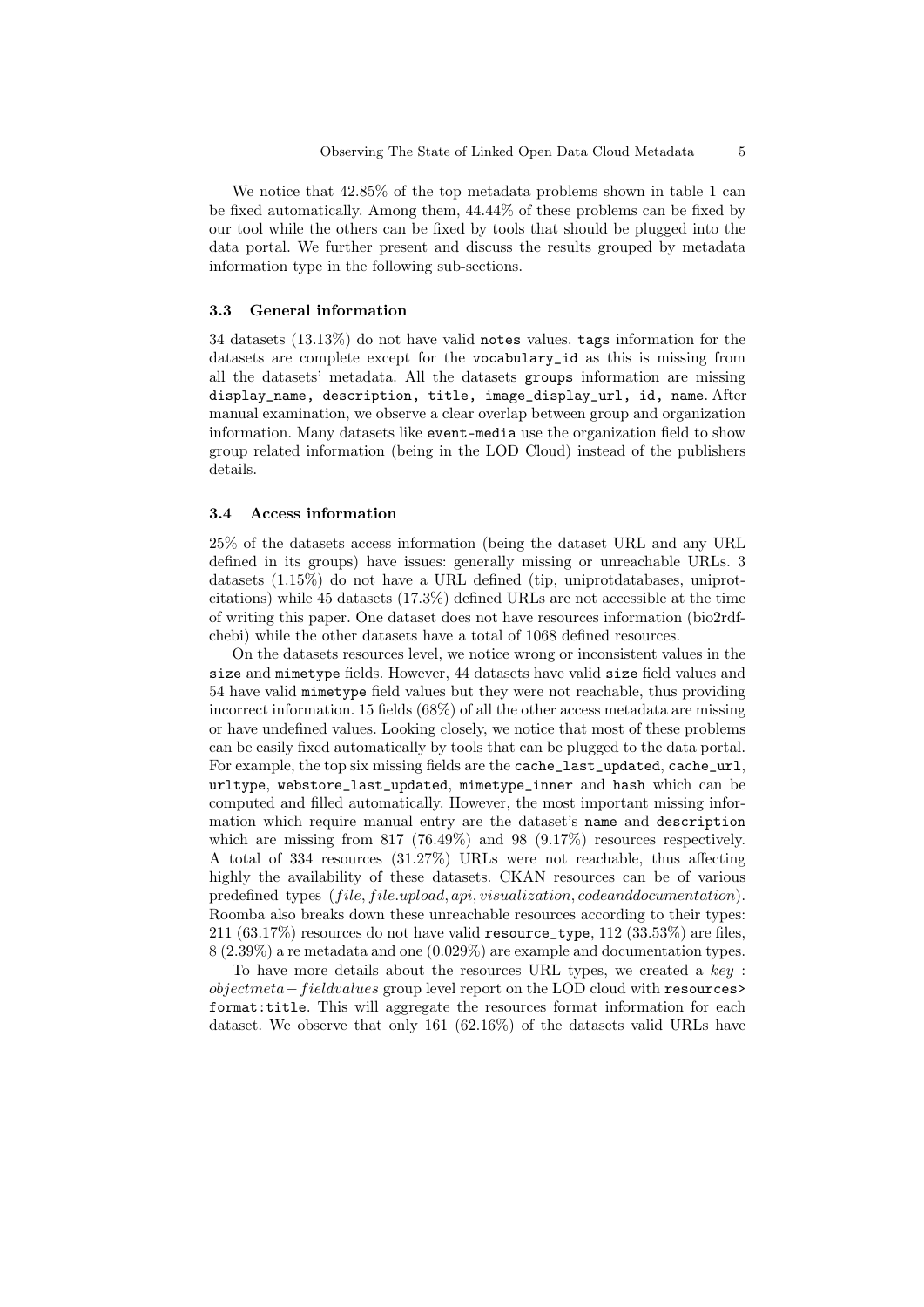6 Ahmad Assaf, Raphaël Troncy and Aline Senart

SPARQL endpoints defined using the api/sparql resource format. 92.27% provided RDF example links and 56.3% provided direct links to RDF down-loadable dumps.

The noisiest part of the access metadata is about license information. A total of 43 datasets (16.6%) does not have a defined license\_title and license\_id fields, where 141 (54.44%) have missing license\_url field.



Fig. 1: Error  $\%$  by section Fig. 2: Error  $\%$  by information type

#### 3.5 Ownership information

Ownership information is divided into direct ownership (author and maintainer) and organization information. Four fields (66.66%) of the direct ownership information are missing or undefined. The breakdown for the missing information is:  $55.21\%$  maintainer\_email,  $51.35\%$  maintainer,  $15.06\%$  author\_email,  $2.32\%$ author. Moreover, our framework performs checks to validate existing email values. 11  $(0.05\%)$  and 6  $(0.05\%)$  of the defined author\_email and maintainer\_email fields are not valid email addresses respectively. For the organization information, two field values (16.6%) were missing or undefined. 1.16% of the organization\_description and 10.81% of the organization\_image\_url information with two out of these URLs are unreachable.

## 3.6 Provenance information

80% of the resources provenance information are missing or undefined. However, most of the provenance information (e.g. metadata created, metadata modified) can be computed automatically by tools plugged into the data portal. The only field requiring manual entry is the version field which was found to be missing in 60.23% of the datasets.

### 3.7 Enriched Profiles

Roomba can automatically fix, when possible, the license information (title, url and id) as well as the resources mimetype and size.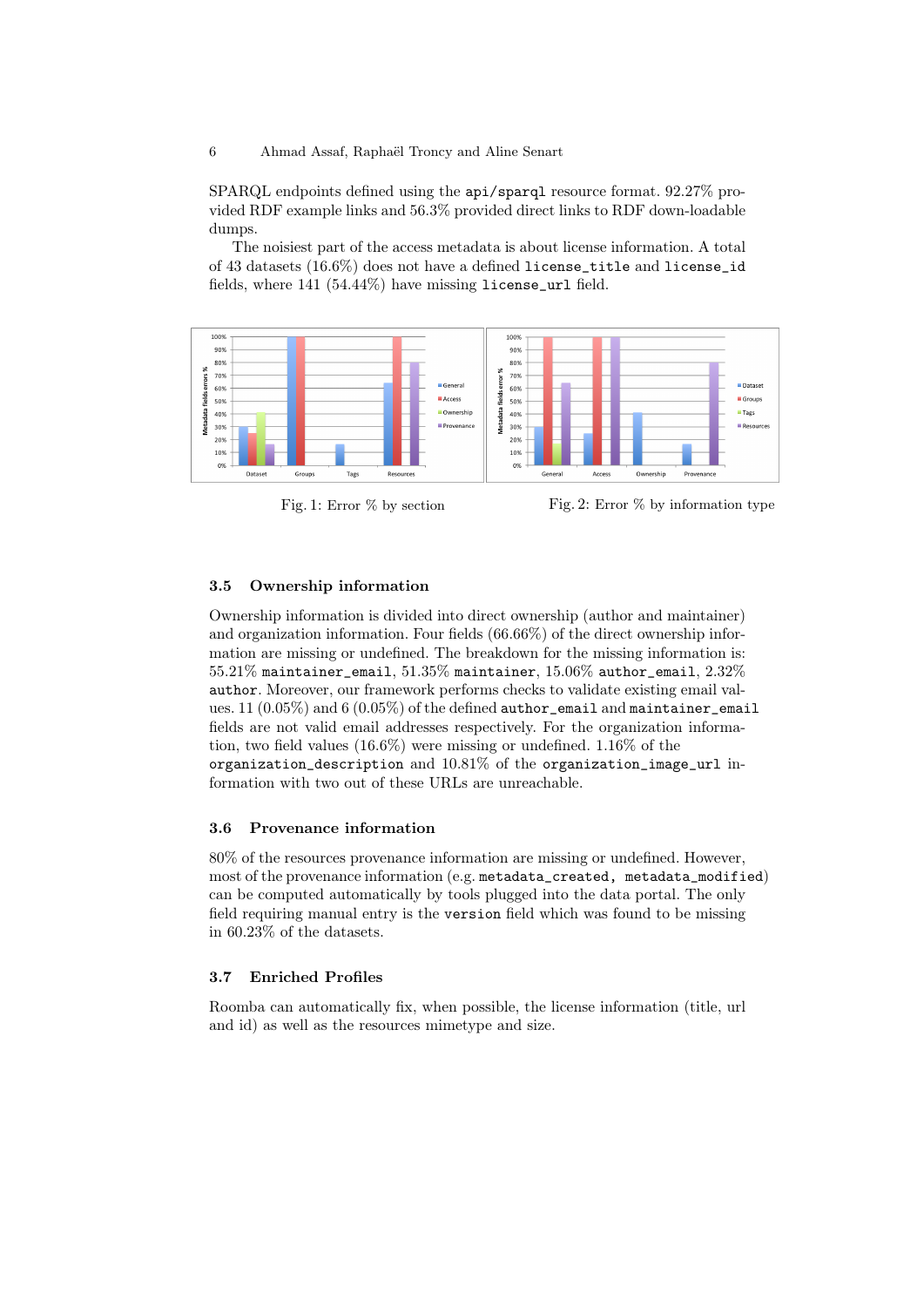20 resources (1.87%) have incorrect mimetype defined, while 52 resources (4.82%) have incorrect size values. These values have been automatically fixed based on the values defined in the HTTP response header.

We have noticed that most of the issues surrounding license information are related to ambiguous entries. To resolve that, we manually created a mapping  $file<sup>8</sup>$  standardizing the set of possible license names and urls using the open source and knowledge license information<sup>9</sup>. As a result, we managed to normalize 123 (47.49%) of the datasets' license information.

To check the impact of the corrected fields, we seeded Roomba with the enriched profiles. Since Roomba uses file based cache system, we simply replaced all the datasets json files in the \cache\datahub.io\datasets folder with those generated in \cache\datahub.io\enriched. After running Roomba again on the enriched profiles, we observe that the errors percentage for missing size fields decreased by 32.02% and for mimetype fields by 50.93%. We also notice that the error percentage for missing license\_urls decreased by 2.32%.

# 4 Conclusion and Future Work

In this paper, we presented the results of running Roomba over the LOD cloud group hosted in the Datahub. We discovered that the general state of the examined datasets needs attention as most of them lack informative access information and their resources suffer low availability. These two metrics are of high importance for enterprises looking to integrate and use external linked data. We found out that the most erroneous information for the dataset core information are ownership related since this information is missing or undefined for 41% of the datasets. Datasets resources have the poorest metadata: 64% of the general metadata, all the access information and 80% of the provenance information contained missing or undefined values.

We also show that the automatic correction process can effectively enhance the quality of some information. We believe there is a need to have a community effort to manually correct missing important information like ownership information (maintainer, author, and maintainer and author emails). As part of our future work, we plan to run Roomba on various data portals and perform a detailed comparison to check the metadata health of LOD datasets against those in other prominent data portals.

# Acknowledgments

This research has been partially funded by the European Union's 7th Framework Programme via the project Apps4EU (GA No. 325090).

 $^8$ https://github.com/ahmadassaf/opendata-checker/blob/master/util/

licenseMappings.json

 $^9$  https://github.com/okfn/licenses